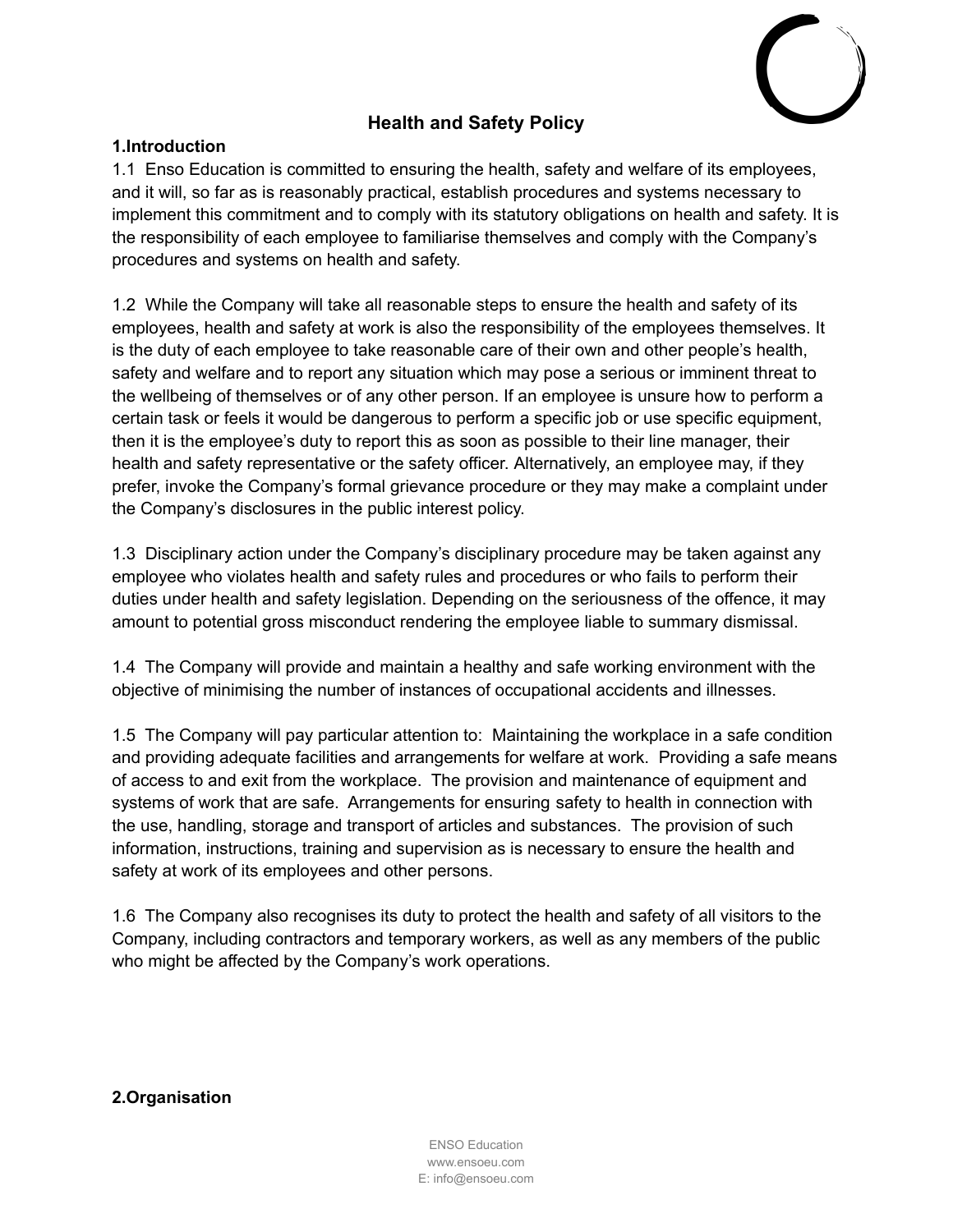2.1 The Board of the Company has overall responsibility for health and safety in the Company Kat Sikora is the safety officer and has responsibility for overseeing, implementing and monitoring health and safety procedures in the Company and for reporting back to the Board on health and safety matters. The safety officer also conducts regular inspections of the workplace, maintains safety records and investigates and reports on accidents at work.

2.2 In addition, a number of employees have been delegated as health and safety representatives. Further details can be obtained from the HR Department.

## **3. Training**

3.1 Safety training is an integral part of an effective health and safety programme. It is essential that every employee is trained to perform their job safely. All employees will be trained in safe working practices and procedures. Training will include instruction on the safe use of any equipment provided.

## **4. Employees at special risk**

4.1 The Company recognises that some workers may from time to time be at increased risk of injury or ill-health resulting from work activities. The Company therefore requires that all employees advise their line manager if they become aware of any change in their personal circumstances which could result in their being at increased risk. This could include medical conditions, permanent or temporary disability, taking medication and pregnancy.

## **5 First aid and reporting accidents at work**

5.1 First aid boxes are located at strategic points around the workplace. All employees will be shown the location of the nearest first aid box and will be given the names of the designated first aid personnel. This information is also displayed on works notice boards.

5.2 All injuries, however small, sustained by a person at work must be reported to their line manager or the safety officer and recorded in the accident book. Accident records are crucial to the effective monitoring of health and safety procedures and must therefore be accurate and comprehensive. The safety officer will inspect the accident book on a regular basis and all accidents will be investigated and a report prepared, with any necessary action being taken to prevent a recurrence of the problem.

## **6 Fire**

6.1 Fire is a significant risk within the workplace. All employees have a duty to conduct their operations in such a way as to minimise the risk of fire and they are under a duty to report immediately any fire, smoke or potential fire hazards, such as faulty electric cable or loose connections. Employees should never attempt to repair or interfere with electrical equipment or wiring themselves. The safety officer is responsible for the maintenance and testing of fire alarms and firefighting, prevention and detection equipment.

6.2 Smoke detectors and manually operated fire alarms are located at strategic points throughout the workplace. If a smoke detector sounds or fire is discovered, it is the responsibility

> ENSO Education www.ensoeu.com E: info@ensoeu.com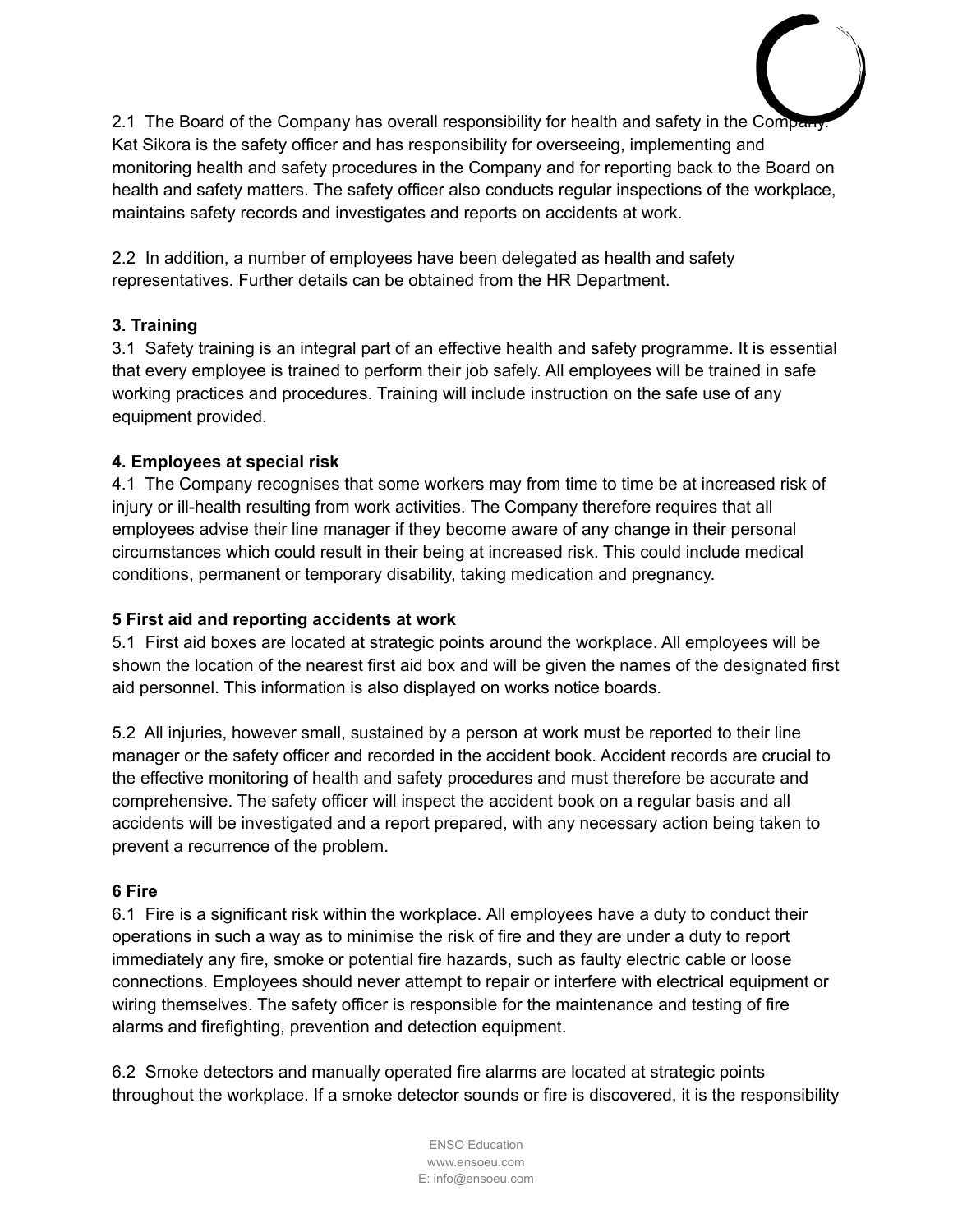of any employee present to activate the alarm and evacuate the building. Fire extinguishers are also located at strategic points throughout the workplace. Employees are expected to tackle a fire themselves only if it would pose no threat to their personal safety to do so. If the situation is dangerous or potentially dangerous, the employee should activate the fire alarm and evacuate the building immediately.

6.3 Fire doors designed to slow the spread of fire and smoke throughout the workplace have been installed at strategic points. Fire doors are designed to close automatically after opening and must never be blocked or wedged open. Fire exits are also located at strategic points throughout the workplace. Fire exit doors and corridors must never be locked, blocked or used as storage space. All employees must ensure they are familiar with their evacuation route and designated assembly point in case of fire. Practice fire drills will be conducted on a regular basis to ensure employee familiarity with emergency evacuation procedures.

6.4 Emergency lighting has been installed in exit corridors and above emergency exit doors in case of power failure. Lifts also have emergency lighting installed although they should not be used in the case of an emergency evacuation.

#### **7. Company safety rules**

All employees should be aware of and adhere to the Company's rules and procedures on health and safety. All employees must immediately report any unsafe working practices or conditions to their line manager, their health and safety representative or to the safety officer. Horseplay, practical joking, running in the workplace, misuse of equipment or any other acts which might jeopardise the health and safety of any other person are forbidden. Any person whose levels of alertness are reduced due to illness or fatigue will not be allowed to work if this might jeopardise the health and safety of any person. Employees must not adjust, move or otherwise tamper with any electrical equipment or machinery in a manner not within the scope of their job duties. All waste materials must be disposed of carefully in the receptacles provided and in such a way that they do not constitute a hazard to other workers. No employee should undertake a job which appears to be unsafe. No employee should undertake a job until they have received adequate safety instruction and they are authorised to carry out the task. All injuries must be reported to the employee's line manager or to the safety officer. All materials must be properly and safely used and when not in use properly and safely secured. Work should be well-planned to avoid injuries in the handling of heavy materials and while using equipment. Employees should take care to ensure that all protective guards and other safety devices are properly fitted and in good working order and must immediately report any defects to their line manager or to the safety officer. Suitable clothing and footwear must be worn at all times. Personal protective equipment must be worn where appropriate. Work stations and work sites must be kept clean and tidy and any spillage must be cleaned up immediately. Employees should use handrails when going up and down stairs, should never read while walking, must close filing cabinet drawers when not in use and must keep all floor areas free of obstruction.

#### **8 Access**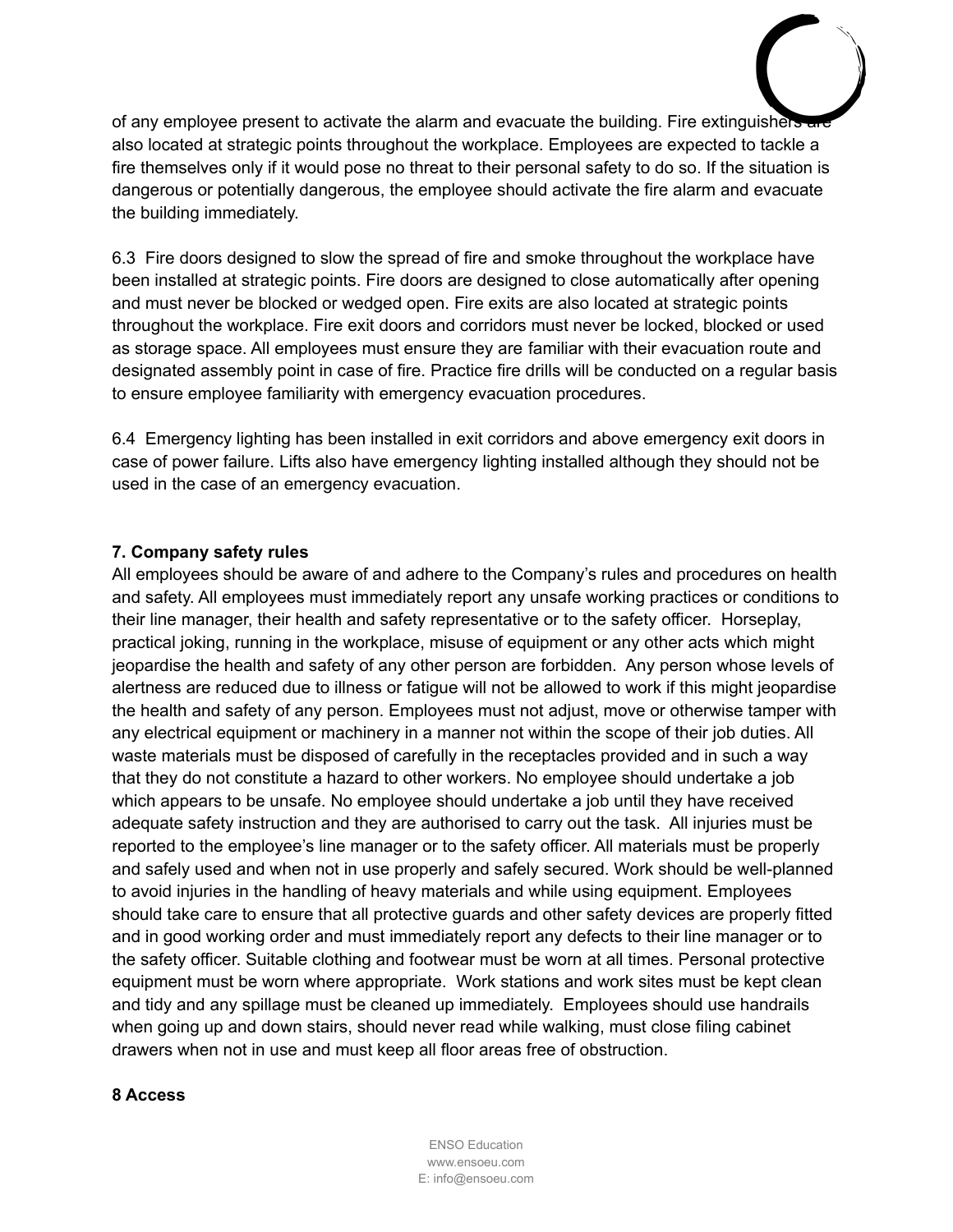Walkways and passageways must be kept clear and free from obstructions at all times. If a walkway or passageway becomes wet it should be clearly marked with warning signs and any liquid spilt on the floor should be wiped up immediately. Trailing cables should not be left in any passageway. Where objects are stored in or around a passageway, care must be taken to ensure that no long or sharp edges jut out into the passageway. Where a passageway is being used by vehicles or other moving machinery, an alternative route should be used by pedestrians where possible. If no alternative route is available, the area must be clearly marked with warning signs.

## **9 Tools and Equipment**

Company machinery, tools and equipment are only to be used by qualified and authorised personnel It is the responsibility of all employees to ensure that any tools or equipment they use are in a good and safe condition. Any tools or equipment which are defective must be reported to a line manager or to the safety officer All tools must be properly and safely stored when not in use No tool should be used without the manufacturer's recommended shields, guards or attachments Approved personal protective equipment must be properly used where appropriate Persons using machine tools must not wear clothing, jewellery or long hair in such a way as might pose a risk to their own or anyone else's safety Employees are prohibited from using any tool or piece of equipment for any purpose other than its intended purpose

#### **10 .Manual Handling**

Lifting and moving of objects should always be done by mechanical devices rather than manual handling wherever reasonably practicable. The equipment used should be appropriate for the task at hand. The load to be lifted or moved must be inspected for sharp edges and wet patches. When lifting or moving a load with sharp or splintered edges, gloves must be worn The route over which the load is to be lifted should be inspected to ensure it is free of obstructions. Employees should not attempt to lift or move a load which is too heavy to manage comfortably. Employees should ask for assistance if there is any danger of strain. When lifting an object off the ground, employees should assume a squatting position, keeping the back straight. The load should be lifted by straightening the knees, not the back Employees should not attempt to obtain items from shelves which are beyond their reach. A ladder or stepping stool should be used. Employees should not use chairs or any make-shift device for climbing and should never climb up the shelves themselves.

## **11. Travel Risk Management**

The company considers as a priority the health, safety and wellbeing of those travelling for work related activity.The company has a duty of care to fulfil 3 main requirements: to have an acknowledged policy document; to conduct a risk assessment; and to provide employees with appropriate information and training.

> ENSO Education www.ensoeu.com E: info@ensoeu.com